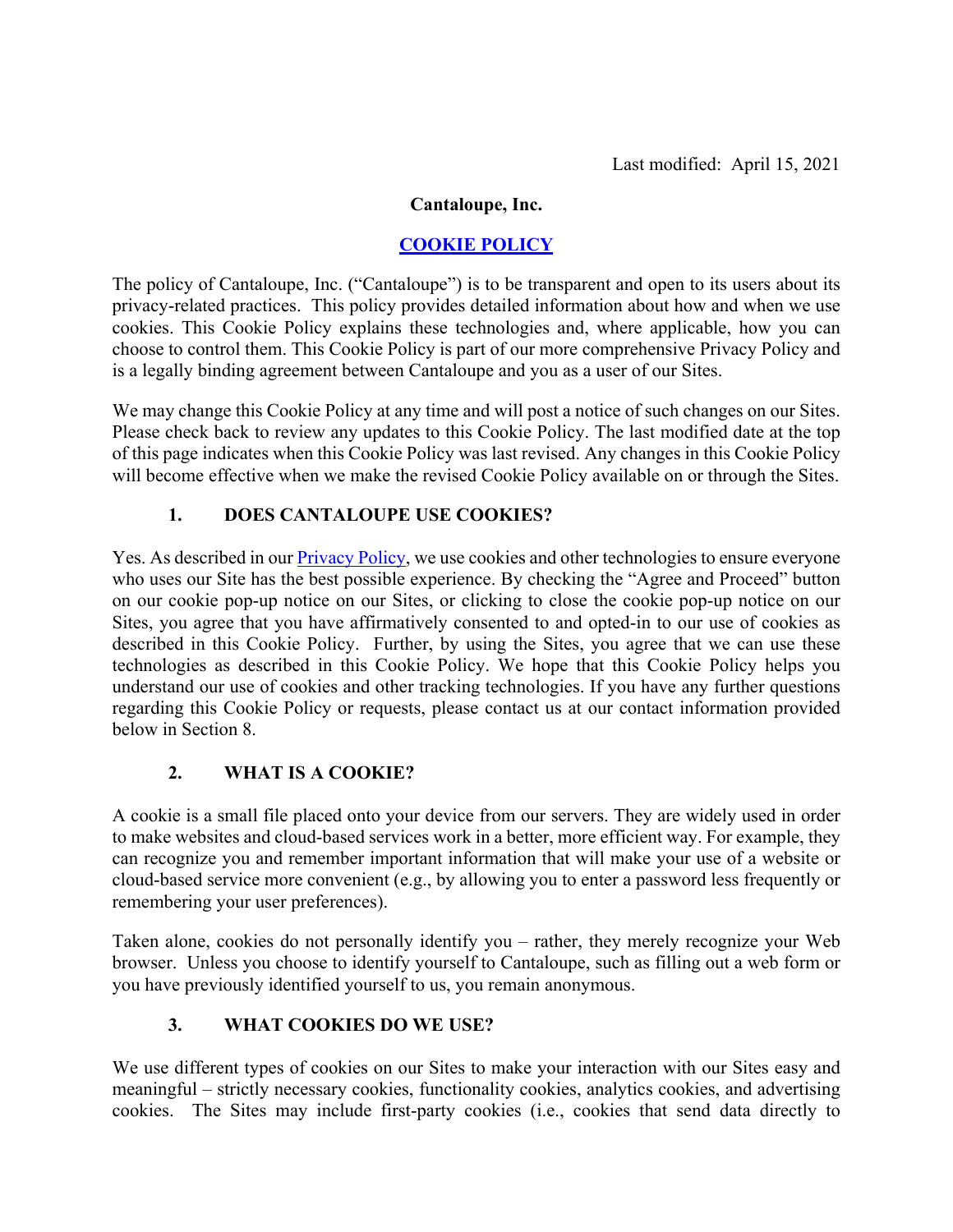Cantaloupe and agents and contractors acting on our behalf, including cookies used to monitor, analyze, and administer the Sites) and third-party cookies (i.e., cookies that send data to our contractors for their commercial use).

We use cookies that are session-based and persistent-based. Session cookies exist only during one session. They disappear from your computer or device when you close your browser software or turn off your computer. Persistent cookies remain on your computer or device after you close your browser or turn off your computer. You can control the use of cookies at the individual browser level (see Section 5 below for instructions on how to do so), but note that if you choose to disable cookies, it may limit your use of certain features or functions on our services and websites.

Below we describe the different types of cookies we may use on the Sites and our purpose for using them. You have the ability to opt out and limit which cookies apply to your use of our Sites – more information on how to change your browser's cookie settings are provided in Section 5 below.

# **A. Strictly Necessary Cookies.**

Some cookies are essential to the operation of our services on the Sites. They are used to facilitate our log-in process, authenticate users, and enable you to navigate the Sites and to use their features. They are also used by our customer service team for in product messaging and analytics. Without these cookies, we may not be able to provide certain services or features, and the Sites may not perform as smoothly for you as we would like.

Because strictly necessary cookies are essential to operate our services on the Sites, if you choose to use a product on our Sites, there is no option to opt out of these cookies.

# **B. Functionality Cookies.**

In some circumstances, we may use functionality cookies. Functionality cookies allow us to remember the choices you make while browsing on the Sites, and to provide enhanced and more personalized content and features, such as customizing a certain webpage or application page, remembering if we have asked you to participate in a promotion and for other services you request, like watching a video or commenting on a blog. In order to permit your connection to the Sites, our servers receive and record information about your computer and browser, potentially including your IP address, browser type, and other software or hardware information. All of these features help us to improve your visit and assist in navigation of the Sites' features.

To manage the use of functionality cookies on our Sites, or to opt out of their use, follow the instructions in Section 5 of this Cookie Policy. Note that opting out may impact the functionality you receive when using our Sites.

# **C. Analytics Cookies.**

We and our service providers may use analytics cookies, which are sometimes called performance cookies, to collect information about your use of the Sites and enable us to improve the way they work. Analytics cookies collect information about how you use the Sites, for instance, which pages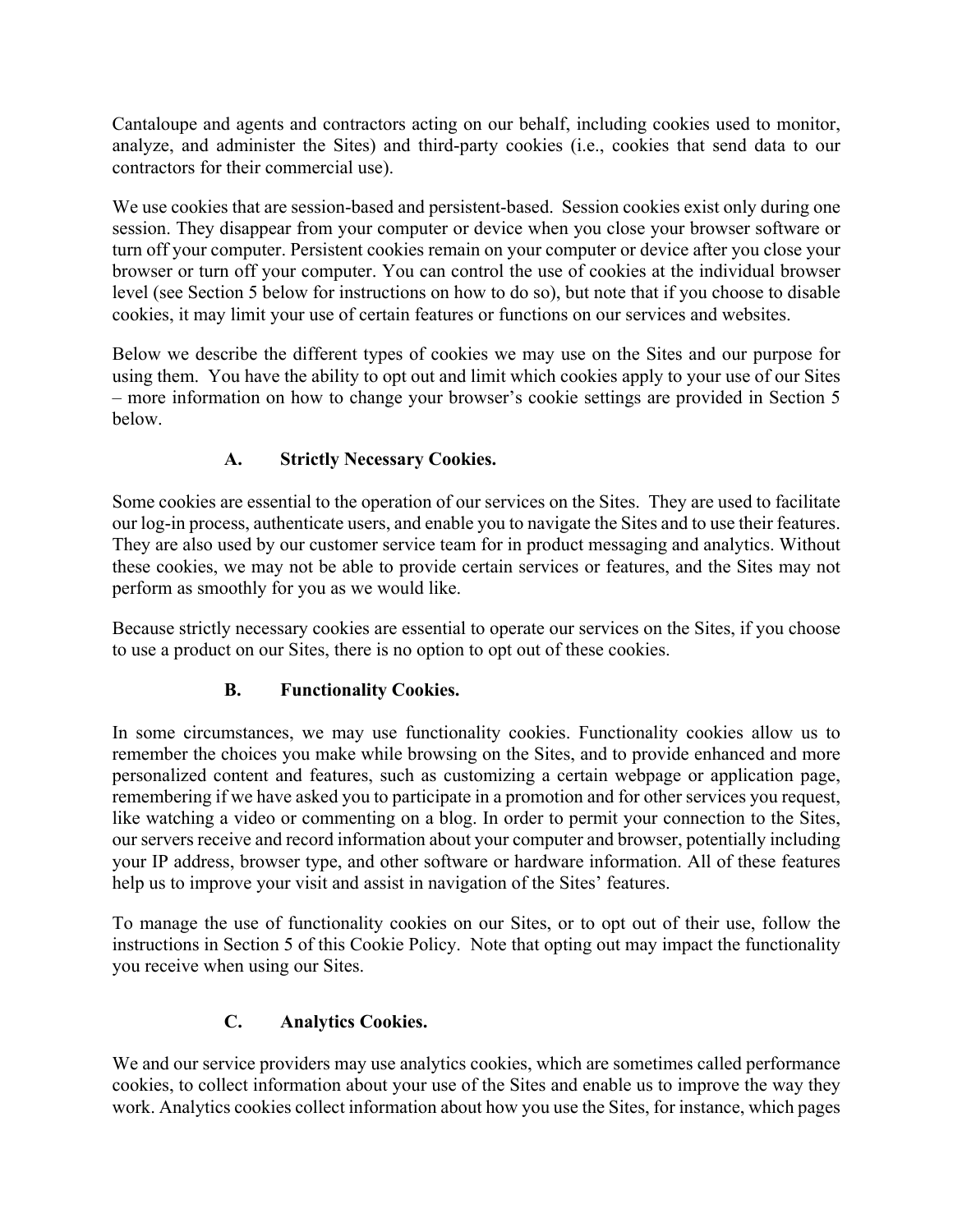you go to most. The information allows us to see the overall patterns of usage, help us record any difficulties users may have while using the Sites and show us whether or not our advertising is effective.

To manage the use of analytics cookies on our Sites, or to opt out of their use, follow the instructions in Section 5 of this Cookie Policy. Note that opting out may impact the functionality you receive when using our Sites.

## **D. Advertising Cookies.**

We may also use cookies and similar tools to correlate your use of the Sites to personal information obtained about you. For example, if you have asked us to provide you information about our upcoming campaigns, our services or any promotions, we may utilize our cookie and/or clickstream data about your activities when you engage with us on the Sites. By evaluating this information, we may more clearly target the information we provide you to the specific items we think you will find interesting, based on your prior online activities and preferences.

We also use third party advertising cookies. We and our service providers may use advertising cookies to deliver ads that we believe are more relevant to you and your interests.

To manage the use of advertising cookies on our Sites, or to opt out of their use, follow the instructions in Section 5 of this Cookie Policy. Note that opting out may impact the functionality you receive when using our Sites.

#### **4. THIRD PARTY COOKIES ON THE SITES.**

In some circumstances, we may work with third parties to provide services on our Sites. For example, we use analytics services supported by third party companies who generate analytics cookies on our behalf. We may not have access to these cookies, although we may use statistical information arising from the cookies provided by these third parties to customize content and for the other purposes described above. These companies may also transfer this information to other parties where required to do so by law, or where such other parties process the information on their behalf.

We may not control these third-party cookies and their use may be governed by the privacy policies of the third parties employing these cookies. To learn about these cookies and to disable or reject third-party cookies, please refer to the relevant third party's website and privacy policy.

| <b>Third Party</b>  | Description                                                                                                                                                                                                                                                                                                                                 |
|---------------------|---------------------------------------------------------------------------------------------------------------------------------------------------------------------------------------------------------------------------------------------------------------------------------------------------------------------------------------------|
| Google<br>Analytics | Google Analytics is an ad management and ad serving technology. Google<br>Analytics places cookies on the Cantaloupe Sites so that Cantaloupe can<br>record how many signups and leads originated from its marketing activity.<br>For information on how to reject or delete this cookie, please visit:<br>tools.google.com/dlpage/gaoptout |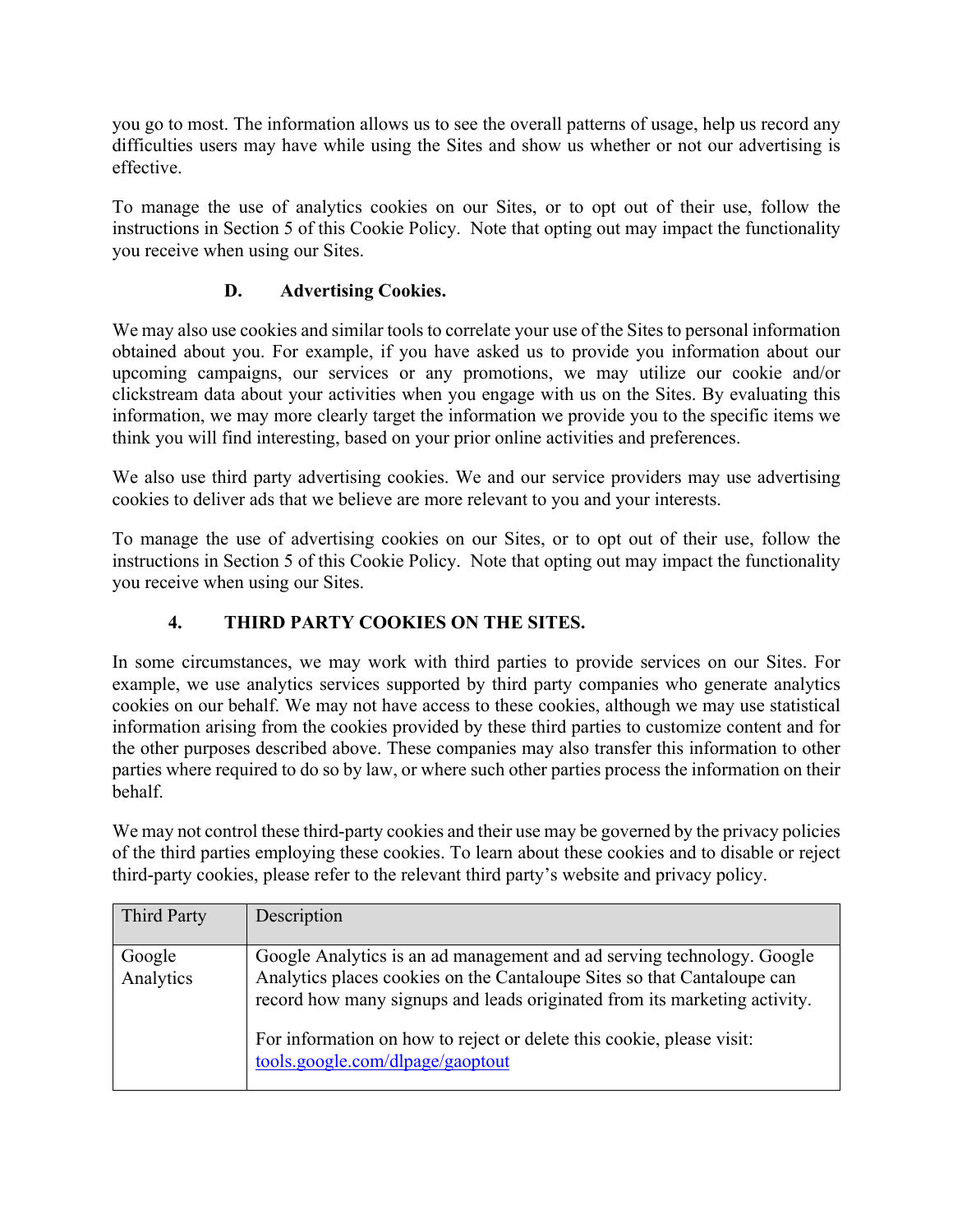| Facebook     | Facebook is used by Cantaloupe for advertising, display ads and retargeting.                                                                                                                                                                                                                                                                                                         |
|--------------|--------------------------------------------------------------------------------------------------------------------------------------------------------------------------------------------------------------------------------------------------------------------------------------------------------------------------------------------------------------------------------------|
|              | For more information on Facebook's cookie practices, please visit<br>www.facebook.com/policies/cookies/                                                                                                                                                                                                                                                                              |
| LinkedIn     | LinkedIn is used by Cantaloupe for advertising, display ads and retargeting.                                                                                                                                                                                                                                                                                                         |
|              | For more information on LinkedIn's cookie practices, please visit<br>https://www.linkedin.com/legal/cookie-policy                                                                                                                                                                                                                                                                    |
| Twitter      | Twitter is a social network. Twitter cookies are used to store user<br>preferences.                                                                                                                                                                                                                                                                                                  |
|              | For information on Twitter's cookie policy, please visit:                                                                                                                                                                                                                                                                                                                            |
|              | https://twitter.com/en/privacy                                                                                                                                                                                                                                                                                                                                                       |
| Qualified    | Qualified is used by Cantaloupe's marketing teams for in-product messaging<br>and analytics as part of its website support and customer service questions.                                                                                                                                                                                                                           |
|              | For more information about Qualified's use of cookies, please visit<br>https://www.qualified.com/legal/privacy                                                                                                                                                                                                                                                                       |
| Qualtrics    | Qualtrics is used by Cantaloupe for surveys.                                                                                                                                                                                                                                                                                                                                         |
|              | For more information on Qualtrics's cookie practices, please visit<br>https://www.qualtrics.com/privacy-statement/                                                                                                                                                                                                                                                                   |
| SurveyMonkey | SurveyMonkey is used by Cantaloupe for surveys.                                                                                                                                                                                                                                                                                                                                      |
|              | For more information on SurveyMonkey's cookie practices, please visit<br>https://www.surveymonkey.com/mp/legal/cookies/                                                                                                                                                                                                                                                              |
| Marketo      | Marketo provides email marketing, lead capture and web analytics to<br>Cantaloupe The cookies placed on our Sites by the Marketo server are<br>readable only by Marketo. These cookies cannot access, read or modify any<br>other data on your computer.                                                                                                                             |
|              | All web-browsers offer the option to refuse any cookie. If you refuse the<br>Marketo cookies or delete them from your device, Marketo will not gather<br>any personal information about you, you will need to re-enter certain<br>information whenever you visit our Sites, and you'll be prevented from<br>customizing certain features on our Sites according to your preferences. |
|              | Marketo may link the information they store in cookies to any personally<br>identifiable information you choose to submit to Cantaloupe while on our<br>Sites.                                                                                                                                                                                                                       |
|              | For information on how to reject or delete this cookie, please visit<br>http://developers.marketo.com/blog/delete-marketo-tracking-cookie/                                                                                                                                                                                                                                           |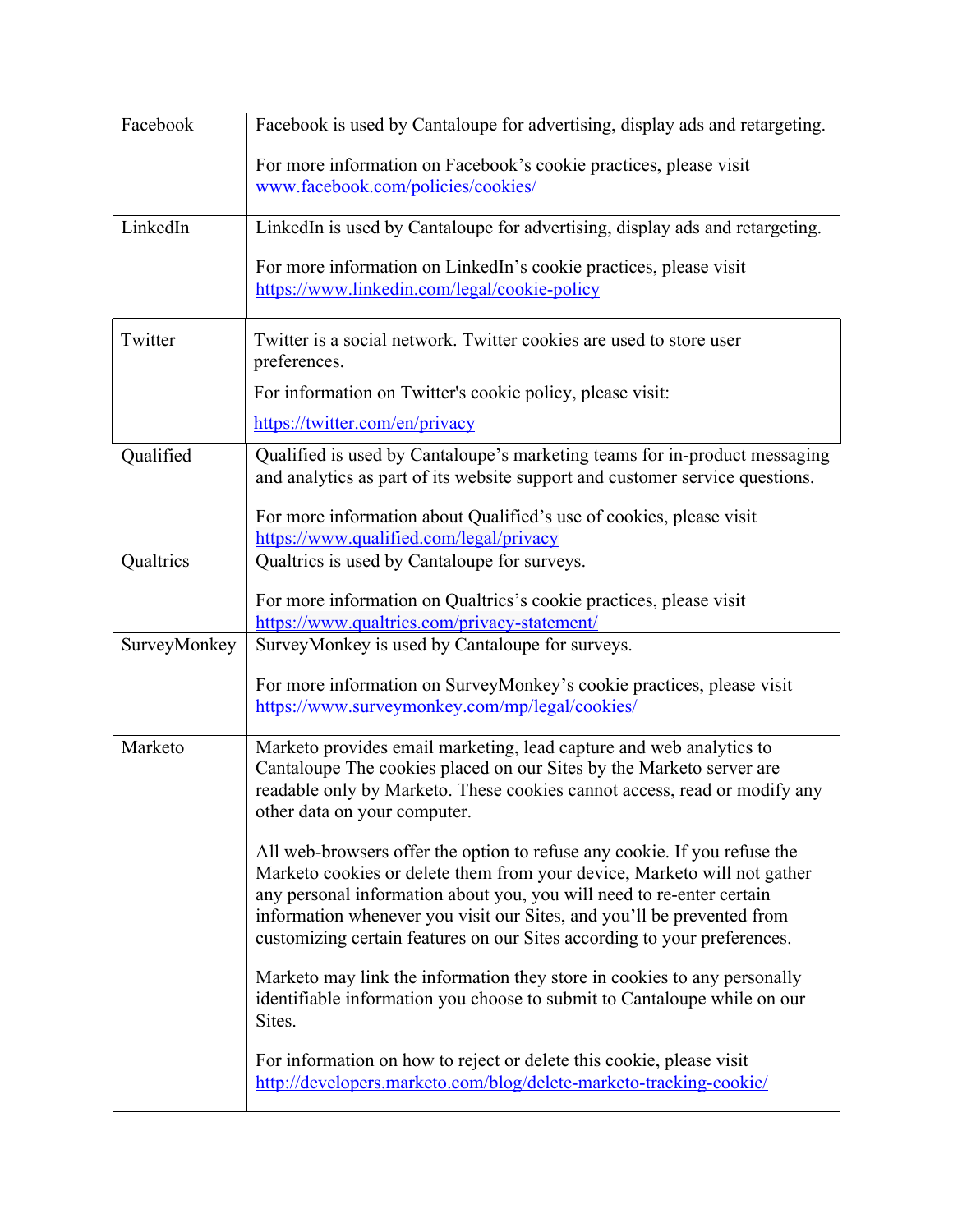| <b>Bing</b>       | Bing, Microsoft's search and advertising network, is used by Cantaloupe for<br>advertising, display ads and retargeting.                                                        |
|-------------------|---------------------------------------------------------------------------------------------------------------------------------------------------------------------------------|
|                   | For more information on Microsoft's cookie practices, please visit<br>https://privacy.microsoft.com/en-us/PrivacyStatement                                                      |
| AppNexus          | AppNexus is used by Cantaloupe for advertising, display ads and<br>retargeting.                                                                                                 |
|                   | For more information on AppNexus' privacy practices, please visit<br>www.appnexus.com/en/company/platform-privacy-policy                                                        |
| Mediavision       | Mediavision is used by Cantaloupe for advertising, display ads, retargeting,<br>and geofencing.                                                                                 |
|                   | For more information on Mediavision's privacy practices, please visit<br>https://mediavision2020.com/privacy-policy/                                                            |
| <b>AdRoll</b>     | AdRoll is used by Cantaloupe for advertising, display ads and retargeting.                                                                                                      |
|                   | For more information on AdRoll's cookie practices, please visit<br>https://www.adroll.com/about/privacy                                                                         |
| Wistia            | Wistia provides video hosting, lead capture and video analytics to<br>Cantaloupe.                                                                                               |
|                   | For more information on Wistia's cookie practices, please visit<br>https://wistia.com/privacy                                                                                   |
| YouTube           | YouTube provides video hosting, lead capture and video analytics to<br>Cantaloupe.                                                                                              |
|                   | For more information on YouTube's cookie practices, please visit<br>https://policies.google.com/privacy?hl=en                                                                   |
| Eventbrite        | Cantaloupe uses Eventbrite to manage event registrations.                                                                                                                       |
|                   | For more information on Eventbrite's cookie practices, please visit<br>https://www.eventbrite.com/support/articles/en US/Troubleshooting/eventbr<br>ite-privacy-policy?lg=en US |
| Google<br>AdWords | Google AdWords is an advertising service provided by Google that uses<br>cookies to track users across sites in order to display relevant advertising.                          |
|                   | For information on Google AdWords' cookie policy, please visit:                                                                                                                 |
|                   | https://policies.google.com/technologies/cookies?hl=en                                                                                                                          |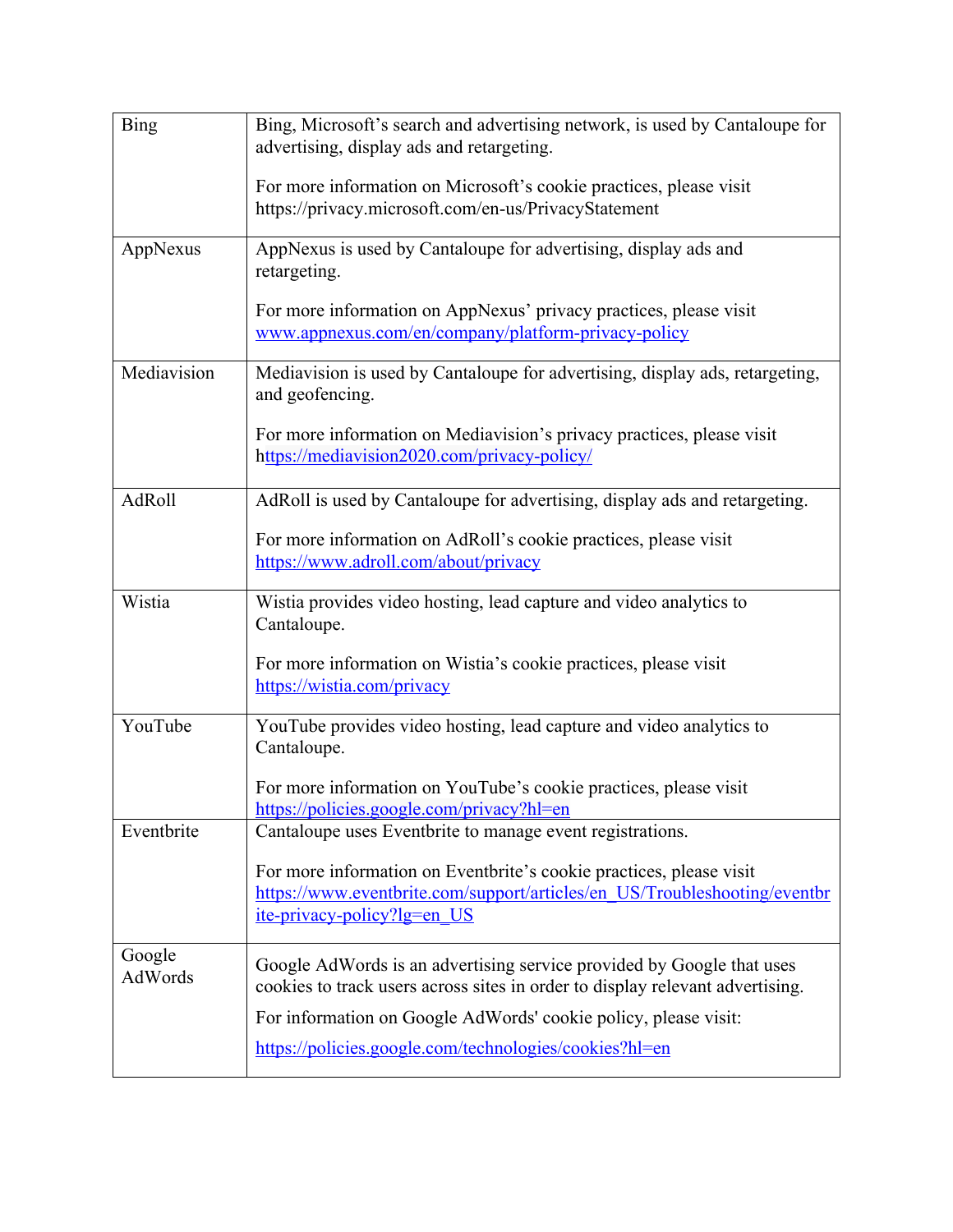You can also learn more about controlling cookies in Section 5 below.

## **5. HOW YOU CAN CONTROL COOKIES ON OUR SITES.**

If you want to control the cookies that are placed on your computer or other device, you could view cookies stored on your hard drive, choose whether or not to permit cookies to be set by default by changing browser settings as provided in this Section, or delete the cookies stored on your hard drive.

Please be aware, however, that your decision to control cookies may affect your experience of our Sites – you may not be able to access all or parts of those Sites. Turning cookies off, for instance, will prevent you from registering for, signing in to, and using many of the services on our Sites.

The main Web browsers allow you to change your cookie settings directly through their sites. These settings will typically be found in the 'options' or 'preferences' menu of your browser. In order to understand these settings, the following links may be helpful; otherwise you should use the 'Help' option in your browser for more details.

| <b>Browser</b>    | Link to Change Cookie Settings                                                                |
|-------------------|-----------------------------------------------------------------------------------------------|
| Chrome            | support.google.com/chrome/bin/answer.py                                                       |
| Internet Explorer | support.microsoft.com/kb/196955                                                               |
| Safari            | docs.info.apple.com/article.html                                                              |
| Firefox           | support.mozilla.org/en-US/kb/Cookies                                                          |
| Flash             | www.macromedia.com/support/documentation/en/flashplayer/hel<br>p/settings manager.html#117118 |

For information on how to use the browser of your mobile device to amend cookie settings, you will need to refer to your mobile device manual.

The following third party links contain additional information about cookies and other helpful information on your ability to control what cookies apply to you. Please note, however, that these links will take you to third party sites over which Cantaloupe has no control:

| Link to Site             | Description                                                     |
|--------------------------|-----------------------------------------------------------------|
| www.allaboutcookies.org/ | offers comprehensive information on how to amend the settings   |
| manage-                  | of a wide variety of browsers, details on how to delete cookies |
| cookies/index.html       | from your computer, and more general information about cookies  |